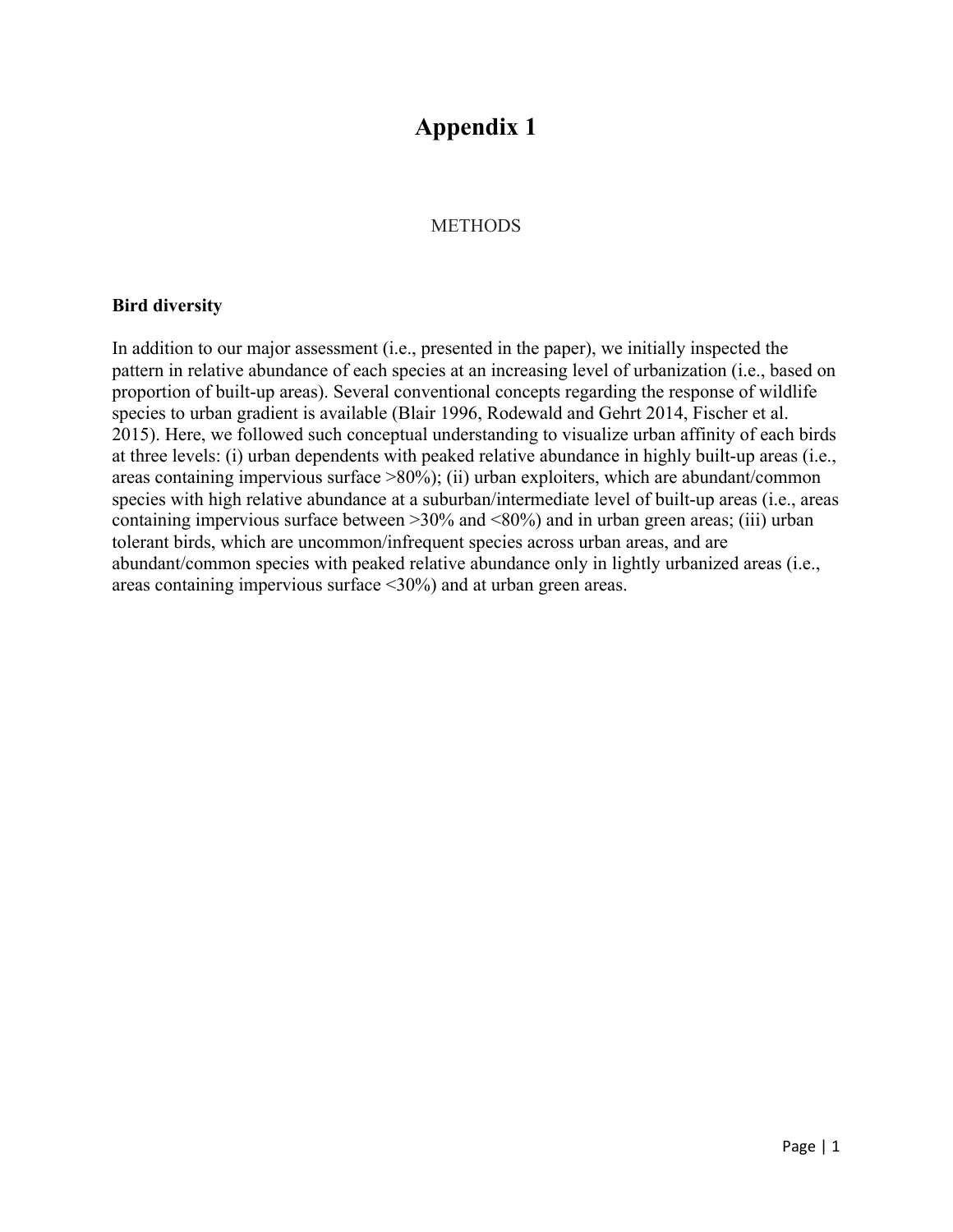| Variables                            | Description                                                                                                                                                                                                            | Source                                                                             |
|--------------------------------------|------------------------------------------------------------------------------------------------------------------------------------------------------------------------------------------------------------------------|------------------------------------------------------------------------------------|
| Percentage of<br>impervious surface  | Value 0-100, Percentage of 'Impervious<br>surface' from 'Global Man-made<br>Impervious Surface (GMIS) and Global<br>Human Built-up and Settlement Extent<br>(HBASE) data products', spatial resolution<br>$\sim 30$ m. | Brown de Colstoun<br>et al. 2017                                                   |
| Habitat Shannon<br>metric            | Value of 'Diversity of EVI (Enhanced<br>Vegetation Index)', from Global Habitat<br>Heterogeneity dataset, spatial resolution $\sim$<br>30 arc-second.                                                                  | Tuanmu and Jetz<br>2015                                                            |
| Distance to the nearest<br>park      | Distance (m) from grid cell centroids to the<br>nearest edge of park. Value is estimated<br>using ArcGIS tools.                                                                                                        | OpenStreetMap<br>contributors 2018                                                 |
| Distance to the nearest<br>waterbody | Distance (m) from grid cell centroids to the<br>nearest edge of waterbody. Value is<br>estimated using ArcGIS tools.                                                                                                   | OpenStreetMap<br>contributors 2018                                                 |
| Percentage of<br>vegetation          | Value from 'Average maximum green<br>vegetation fraction, MODIS- maximum<br>green vegetation fraction, based on 12<br>years (2001-2012), spatial resolution<br>$\sim$ 1Km.                                             | Broxton et al. 2014                                                                |
| Human population                     | Value of estimated number of people per<br>grid square, Spatial resolution<br>$\sim 0.000833333$ decimal degrees (approx<br>100m at the equator).                                                                      | WorldPop 2017                                                                      |
| Poverty index ratio                  | Estimates of mean likelihood of living in<br>poverty per grid square, as defined by<br>\$2.50 a day poverty line, spatial resolution<br>$\sim 0.00833333$ decimal degrees (approx.<br>1km at the equator).             | Steele et al. 2017                                                                 |
| Household income                     | Estimates of mean household income in<br>USD per grid square. spatial resolution<br>$\sim 0.00833333$ decimal degrees (approx.<br>1km at the equator).                                                                 | Steele et al. 2017                                                                 |
| Higher education<br>percentage       | Percentage of adults who have completed<br>university at Upazila (Smallest<br>administrative unit) level.<br>Dataset derived from '2011 Census of<br>Population and Housing'.                                          | Bangladesh Bureau<br>of Statistics 2011,<br>Minnesota<br>Population Center<br>2015 |

## **Table A1.1** Variables and sources